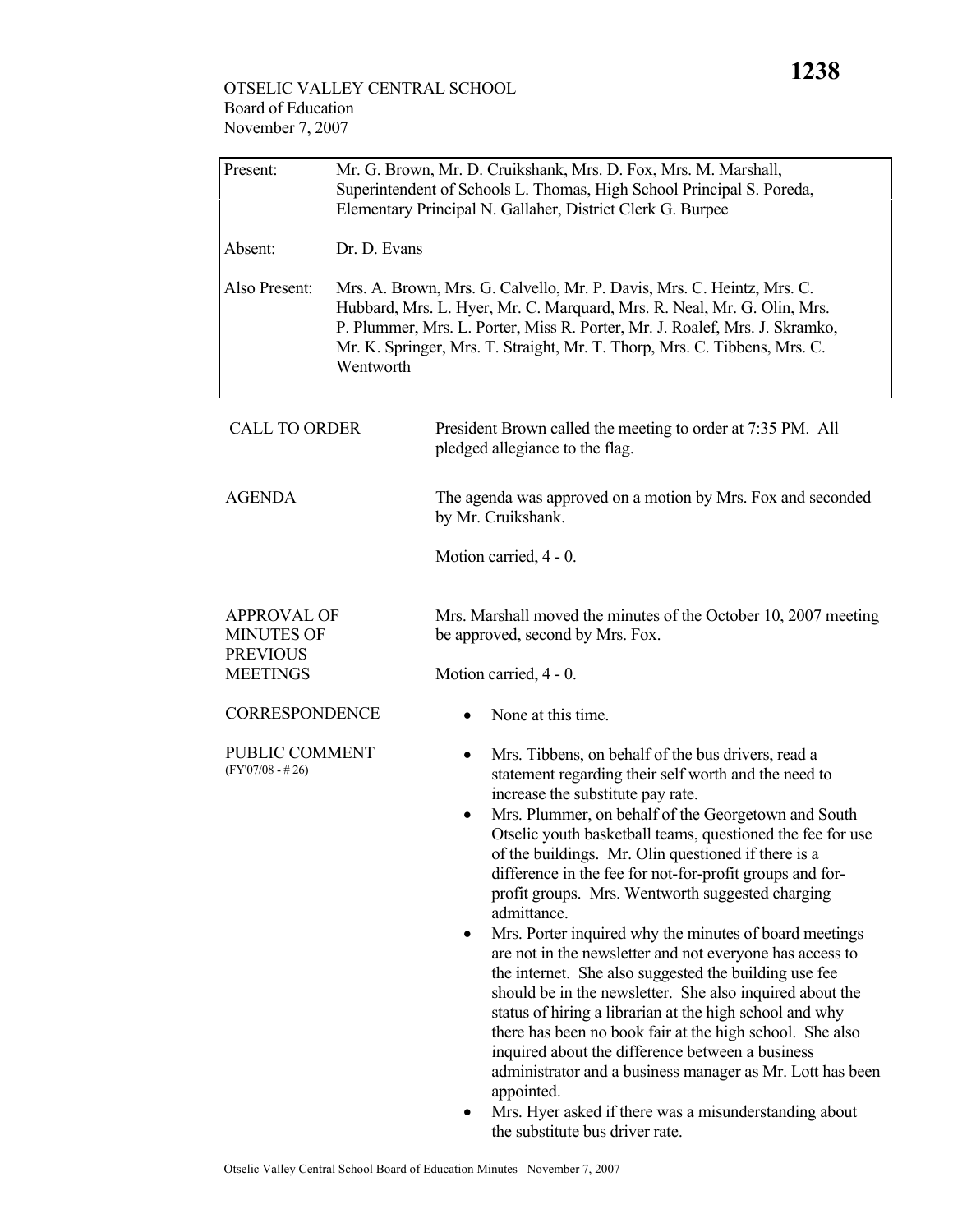|                                                          | Mrs. Skramko reported at the first Rumor Mill it was<br>brought up about subcontracting out the bus routes. Mr.<br>Thomas replied immediately that that would never<br>happen.<br>Mrs. Brown inquired about District goals to maintain<br>٠<br>programs.                                                                                                                                                                                                                                                                                                                                                                                                                                                                                                                                                                                                                                                                                                                                                                                                                     |
|----------------------------------------------------------|------------------------------------------------------------------------------------------------------------------------------------------------------------------------------------------------------------------------------------------------------------------------------------------------------------------------------------------------------------------------------------------------------------------------------------------------------------------------------------------------------------------------------------------------------------------------------------------------------------------------------------------------------------------------------------------------------------------------------------------------------------------------------------------------------------------------------------------------------------------------------------------------------------------------------------------------------------------------------------------------------------------------------------------------------------------------------|
| <b>REPORTS</b><br>Superintendent's<br>$(FY'07/08 - #27)$ | Mr. Thomas reported on the following items to the Board:<br>An update on MRSA. There are no cases at Otselic<br>٠<br>Valley and he has been in contact with the Chenango<br>County Health Department.<br>Approximately 60-80 people attended the community<br>$\bullet$<br>picnic and had a great time.<br>Information on the BOCES budget timeline regarding<br>$\bullet$<br>tentative requests and final requests for services.<br>Update on the demographic survey. He has not received<br>$\bullet$<br>information from New York School Boards' Association.<br>Update on Facilities planning. There will be no meeting<br>$\bullet$<br>until the information is received from New York School<br>Boards' Association.<br>There will be a School Boards' Academy on November 8,<br>$\bullet$<br>2007 at BOCES. The topic is "Personnel".<br>Mrs. Grello has received training on the new Part D of the<br>$\bullet$<br>Earth Science Regents exam. She will train other teachers<br>in our BOCES.<br>Mrs. Youngs and Ms. Hammer have received a grant for a<br>$\bullet$ |
|                                                          | poet at the elementary school.<br>Several newspaper articles were circulated.                                                                                                                                                                                                                                                                                                                                                                                                                                                                                                                                                                                                                                                                                                                                                                                                                                                                                                                                                                                                |
| <b>Business</b><br>Administrator's                       | Mr. Thomas introduced Mr. George Lott, who is the new business<br>manager. Mr. Lott reported preliminary tax collection to date is<br>about 60% of the levy without all of the STAR reimbursements.                                                                                                                                                                                                                                                                                                                                                                                                                                                                                                                                                                                                                                                                                                                                                                                                                                                                          |
| Elementary Principal's                                   | None at this time.                                                                                                                                                                                                                                                                                                                                                                                                                                                                                                                                                                                                                                                                                                                                                                                                                                                                                                                                                                                                                                                           |
| High School Principal's                                  | Mr. Poreda reported on the following:<br>Congratulations to the Drama Club for an outstanding fall<br>play.<br>Honor roll certificates were distributed. More students are<br>$\bullet$<br>receiving awards.<br>An update on senior privileges. The third Tuesday of<br>every month, the seniors are allowed to order and pay for<br>lunch from a nearby restaurant and Mr. Poreda delivers<br>the items.<br>He and other staff members attended a threat assessment<br>$\bullet$<br>training recently.<br>There are two new electives currently being offered and<br>they are creative writing and textile science.<br>More input is needed from staff and various committees<br>٠<br>have been formed to help with scheduling as well as other<br>areas pertaining to the school.<br>November 26 <sup>th</sup> is parent conference day.<br>٠                                                                                                                                                                                                                              |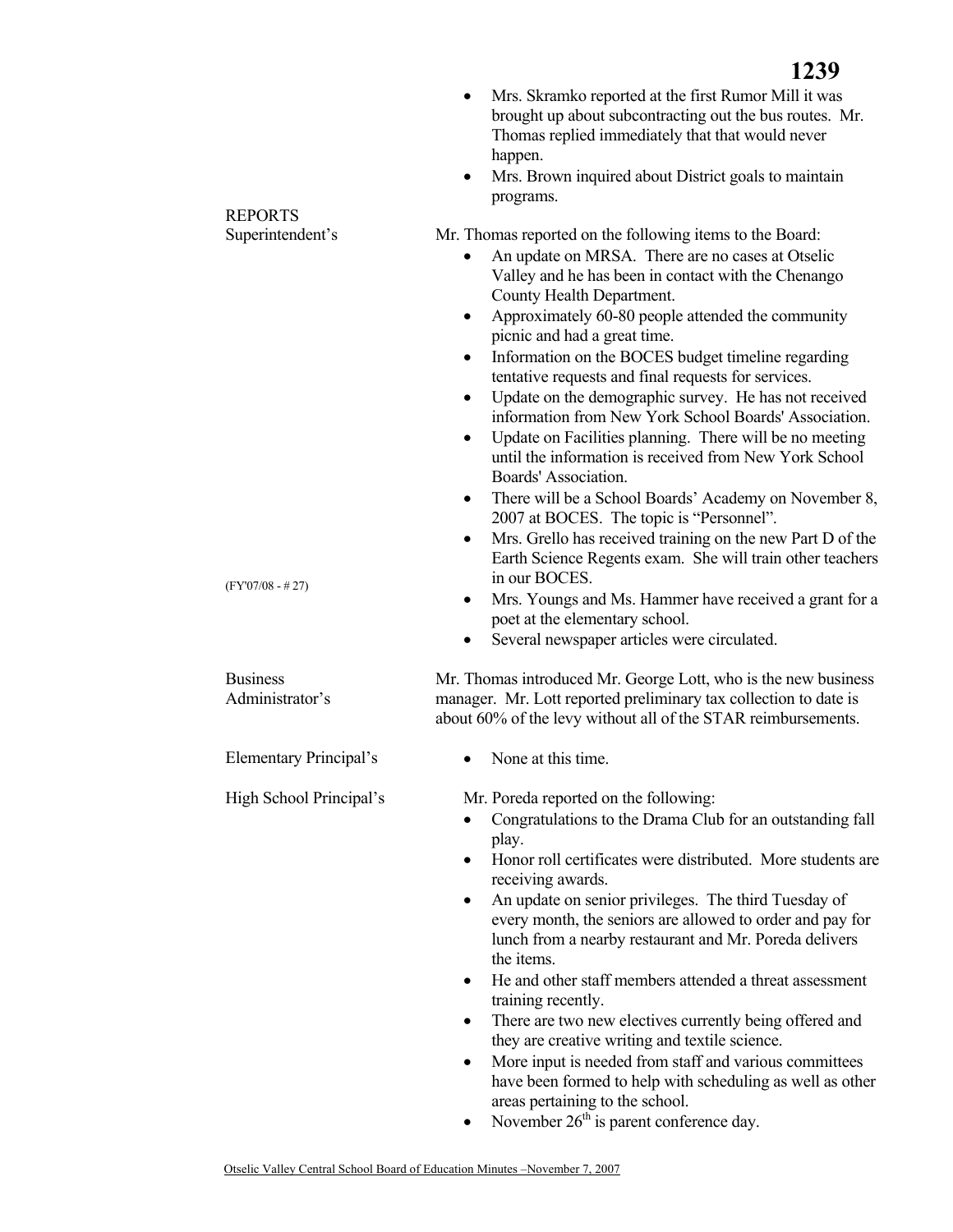| Board Member's                                                                 | Mr. Brown reiterated what Mr. Poreda said about the fall<br>play.<br>Mr. Thomas reported that the Fall Dinner Meeting of the<br>$\bullet$<br>Chenango County School Boards' Association was at<br>BOCES. The topic was school violence and drop out<br>effects. Mr. Thomas participated on the panel.<br>As discussed at a Chenango County School Boards'<br>$\bullet$<br>Association meeting, Mrs. Marshall reported on the Press<br>& Sun Bulletin newspaper survey on area salaries of<br>school personnel. The Afton school board wrote a letter<br>that they are not in favor of publishing the information<br>they are requesting.<br>Mrs. Marshall reported that Mr. Brown was selected as the<br>$\bullet$<br>DeRuyter Rotarian Volunteer of the Year. |
|--------------------------------------------------------------------------------|----------------------------------------------------------------------------------------------------------------------------------------------------------------------------------------------------------------------------------------------------------------------------------------------------------------------------------------------------------------------------------------------------------------------------------------------------------------------------------------------------------------------------------------------------------------------------------------------------------------------------------------------------------------------------------------------------------------------------------------------------------------|
| <b>Financial Reports</b><br>$(FY'07-08 - #29)$                                 | Motion by Mrs. Fox, to accept the financial reports as presented,<br>second by Mr. Cruikshank.                                                                                                                                                                                                                                                                                                                                                                                                                                                                                                                                                                                                                                                                 |
|                                                                                | Motion carried, $4 - 0$ .                                                                                                                                                                                                                                                                                                                                                                                                                                                                                                                                                                                                                                                                                                                                      |
| <b>OLD BUSINESS</b>                                                            |                                                                                                                                                                                                                                                                                                                                                                                                                                                                                                                                                                                                                                                                                                                                                                |
| Superintendent's<br><b>Contract Addendum</b>                                   | Motion by Mr. Brown, to approve the addendum to the<br>superintendent's contract. Second by Mrs. Marshall.                                                                                                                                                                                                                                                                                                                                                                                                                                                                                                                                                                                                                                                     |
|                                                                                | Motion carried, 4 - 0.                                                                                                                                                                                                                                                                                                                                                                                                                                                                                                                                                                                                                                                                                                                                         |
| SED Document for<br>Transportation of a<br><b>Special Education</b><br>Student | Motion by Mrs. Fox, upon the recommendation of the<br>Superintendent of Schools, to approve the document for<br>transportation of a special education student. Second by Mrs.<br>Marshall.                                                                                                                                                                                                                                                                                                                                                                                                                                                                                                                                                                     |
|                                                                                | Motion carried, 4 - 0.                                                                                                                                                                                                                                                                                                                                                                                                                                                                                                                                                                                                                                                                                                                                         |
| <b>Substitute Bus Driver</b><br>Rates                                          | Motion by Mr. Brown, upon the recommendation of the<br>Superintendent of Schools, to approve the substitute bus driver rate<br>of \$16.00 per hour and at \$20.00 per hour for retired drivers.<br>Second by Mrs. Marshall.                                                                                                                                                                                                                                                                                                                                                                                                                                                                                                                                    |
|                                                                                | Motion carried, 4 - 0.                                                                                                                                                                                                                                                                                                                                                                                                                                                                                                                                                                                                                                                                                                                                         |
| <b>NEW BUSINESS</b>                                                            |                                                                                                                                                                                                                                                                                                                                                                                                                                                                                                                                                                                                                                                                                                                                                                |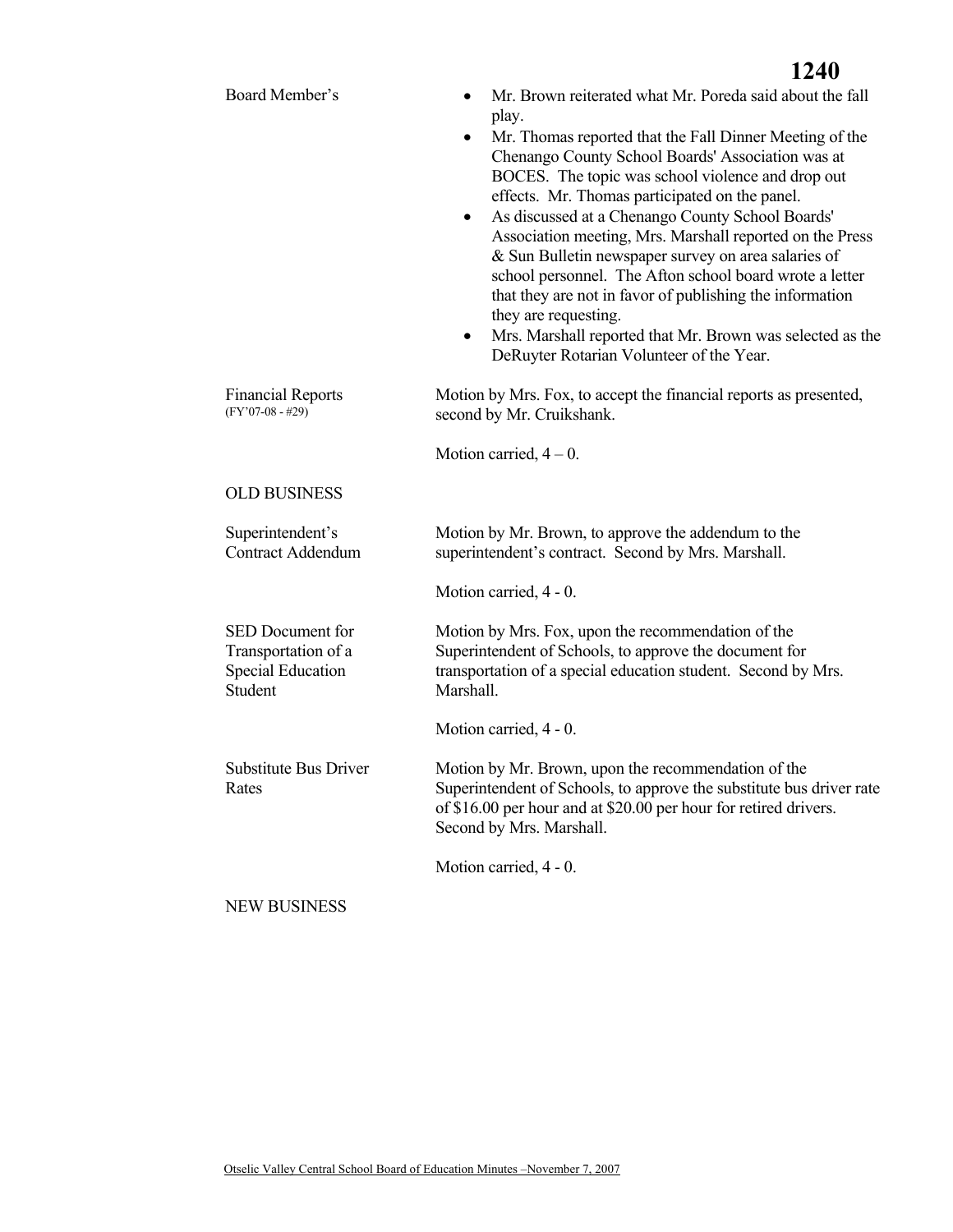Personnel Recommendations a. Motion by Mr. Cruikshank, upon the recommendation of the Superintendent of Schools, to approve the following personnel recommendations: Brian DeLee Appointment as a substitute bus driver Theresa Day Appointment as a substitute school aide William Doonan Conditional appointment pending clearance from the State Education Department, as a substitute teacher Second by Mrs. Marshall. Motion carried,  $4 - 0$ . b. Motion by Mrs. Fox upon the recommendation of the Superintendent of Schools, to approve the following coaching appointment recommendation: Roy Marshall Appointment as the At a stipend of boys modified basketball coach for the 2007-2008 season \$1,349.00 Second by Mrs. Fox. Motion carried, 3 - 0. (Mrs. Marshall abstain) Committee on Special **Education** Recommendations Motion by Mrs. Fox, upon the recommendation of the Superintendent of Schools, to accept the recommendations of the Committee on Special Education resulting for the meetings on October 15, October 22, October 23, and November 5, 2007. Second by Mr. Cruikshank. Motion carried, 4 - 0. Bus Bond Anticipation **Notice**  Motion by Mrs. Fox, upon the recommendation of the Superintendent of Schools, to accept the following resolution: BOND RESOLUTION, DATED NOVEMBER 7, 2007, AUTHORIZING THE ISSUANCE OF \$140,000.00. AGGREGATE PRINCIPAL AMOUNT SERIAL BONDS OR OTHER AUTHORIZED

OBLIGATIONS OF THE GEORGETOWN-SOUTH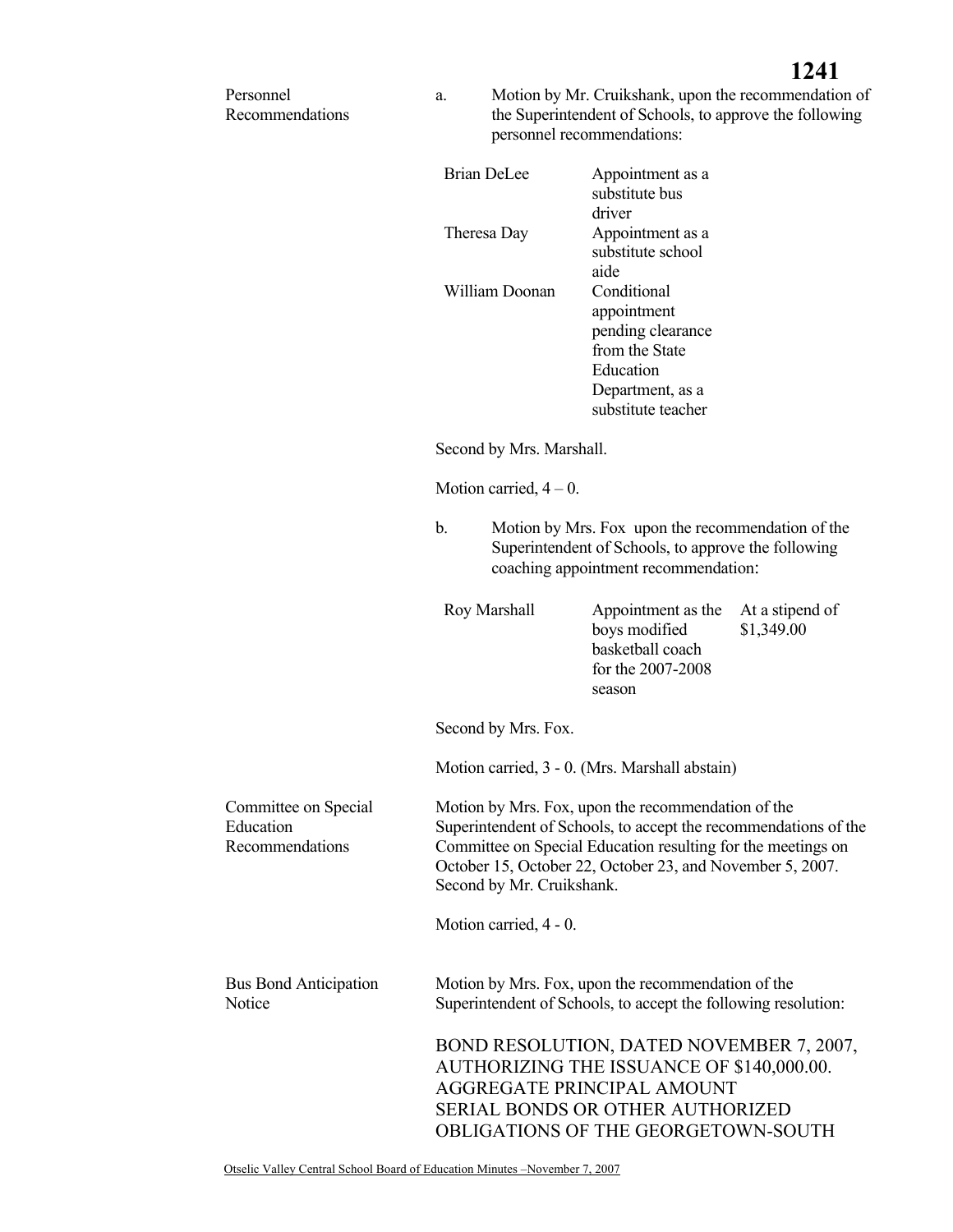## OTSELIC CENTRAL SCHOOL DISTRICT, TO FINANCE THE ACQUISITION OF SCHOOL BUSES FOR USE BY THE SCHOOL DISTRICT.

WHEREAS, the qualified voters of the Georgetown-South Otselic Central School District, Chenango and Madison Counties, New York (the "District") at an annual meeting of such voters held on May 15, 2007, adopted a resolution authorizing the levy of taxes to be collected in the manner provided in the Education Law for the financing of the cost of the acquisition of school buses for use by the District.

**NOW, THEREFORE, BE IT RESOLVED** by the Board of Education of the District as follows:

Section 1. There is hereby authorized to be issued serial bonds or other authorized obligations of the District in the aggregate principal amount of \$140,000.00 pursuant to the Local Finance Law, in order to finance the cost of the specific objects or purposes hereinafter described.

Section 2. The specific object or purpose to be financed pursuant to this bond resolution, the estimated maximum cost of each such specific object or purpose, the principal amount of serial bonds or other obligations authorized herein for each such specific object or purpose, and the period of probable usefulness of each thereof pursuant to the applicable subdivision of paragraph a of section 11.00 of the Local Finance Law, is the acquisition of one 30 passenger and one 60 passenger school buses for use by the District (the "Project") at a total estimated maximum cost of \$140,000.00 of which \$140,000.00 principal amount of serial bonds or other obligations are authorized herein having a period of probable usefulness of five (5) years pursuant to subdivision 29 of paragraph a of Section 11.00 of the Local Finance Law. Such serial bonds or other authorized obligations shall have a maximum maturity not to exceed five (5) years computed from the earlier of (a) the date of such serial bonds or (b) the date of the first bond anticipation notes issued in anticipation of the issuance of such serial bonds.

Section 3. The Board of Education of the District (the "Board") has ascertained and hereby states that the Board plans to finance the cost of the Project from the \$140,000.00 proceeds of the obligations authorized herein which amount is hereby appropriated thereof.

Section 4. Subject to the terms and conditions of this resolution and the Local Finance Law, and pursuant to the provisions of Sections 30.00, 50.00 and 56.00 to 60.00, inclusive, of the Local Finance Law, the power to authorize bond anticipation notes in anticipation of the issuance of the serial bonds or other obligations authorized by this resolution and the renewal of such bond anticipation notes and the power to prescribe the terms, form and contents of such serial bonds and such bond anticipation notes, or other obligations and the power to issue, sell and deliver such serial bonds and any bond anticipation notes issued in anticipation of the issuance of such serial bonds or other obligations is hereby delegated to the President of the Board of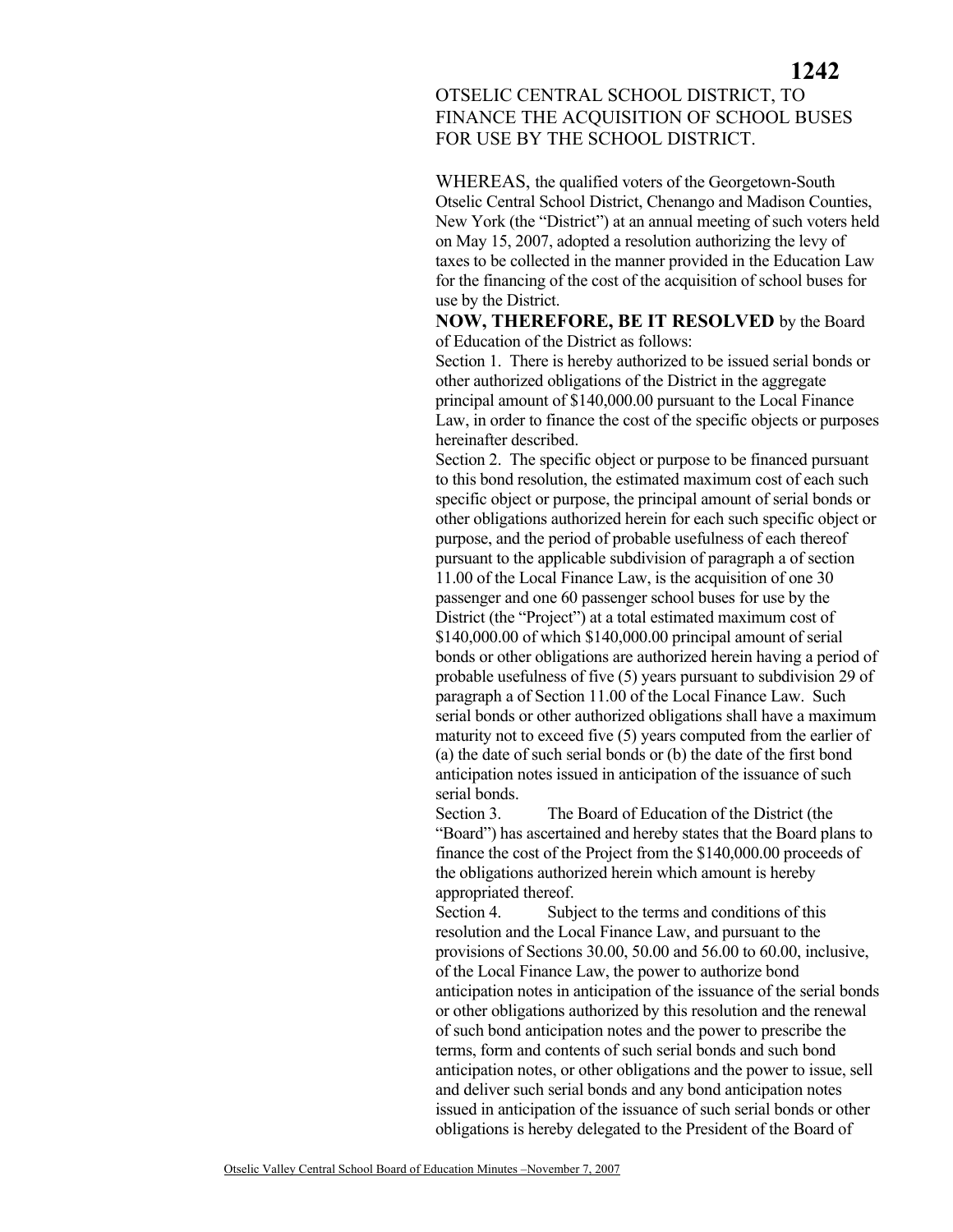## **1243**

Education, as chief fiscal officer of the District. The President of the Board of Education of the District is hereby authorized to execute by manual or facsimile signature on behalf of the District all serial bonds issued pursuant to this resolution and all bond anticipation notes issued in anticipation of the issuance of such serial bonds, or other authorized obligations and the Clerk of the District is hereby authorized to affix the seal of the District (or to have imprinted a facsimile thereof) to or on all such serial bonds and all such bond anticipation notes or other obligations and to attest such serial bonds and such bond anticipation notes or other obligations. Each interest coupon, if any, representing interest payable on such serial bonds, statutory installment bonds or other authorized obligations shall be authenticated by the facsimile signature of the President of the Board of Education.

Section 5. The Clerk of the District shall cause this resolution to be published, together with a notice in substantially the form prescribed by Section 81.00 of the Local Finance Law, in the Evening Sun, a newspaper having general circulation in the District and published in Norwich, New York and in the Mid-York Weekly a newspaper having general circulation in the District and published, in Hamilton, New York. The validity of such serial bonds and of bond anticipation notes issued in anticipation of the issuance of such serial bonds or other authorized obligations may be contested only if such obligations are authorized for an object or purpose for which the District is not authorized to expend money, or if the provisions of law which should have been complied with at the date of the publication of this resolution are not substantially complied with, and an action, suit or proceeding contesting such validity is commenced within twenty days after the date of such publication, or if such obligations are authorized in violation of the provisions of the Constitution of the State of New York.

Section 6. The faith and credit of the District are hereby and shall be irrevocably pledged for the punctual payment of the principal of and interest on all obligations authorized and issued pursuant to this resolution as the same shall become due. Section 7. The District covenants for the benefit of the holders of the obligations authorized herein that it will not make any use of the proceeds of such obligations, any funds reasonably expected to be used to pay the principal of or interest on such obligations or any other funds of the District, and will not make any use of the facilities financed with the proceeds of such obligations which would cause the interest on such obligations to become subject to Federal income taxation under the Internal Revenue Code of 1986, as amended (the "Code") (except for the alternative minimum tax imposed on corporations by section 55 of the Code and except for the environmental tax imposed on corporations by section 59A of the Code) or subject the District to any penalties under Section 148 of the Code, and that it will not take any action or omit to take any action with respect to such obligations, the proceeds thereof or any facilities financed thereby if such action or omission would cause the interest on such obligations to become subject to Federal income taxation under the Code (except for the alternative minimum tax imposed on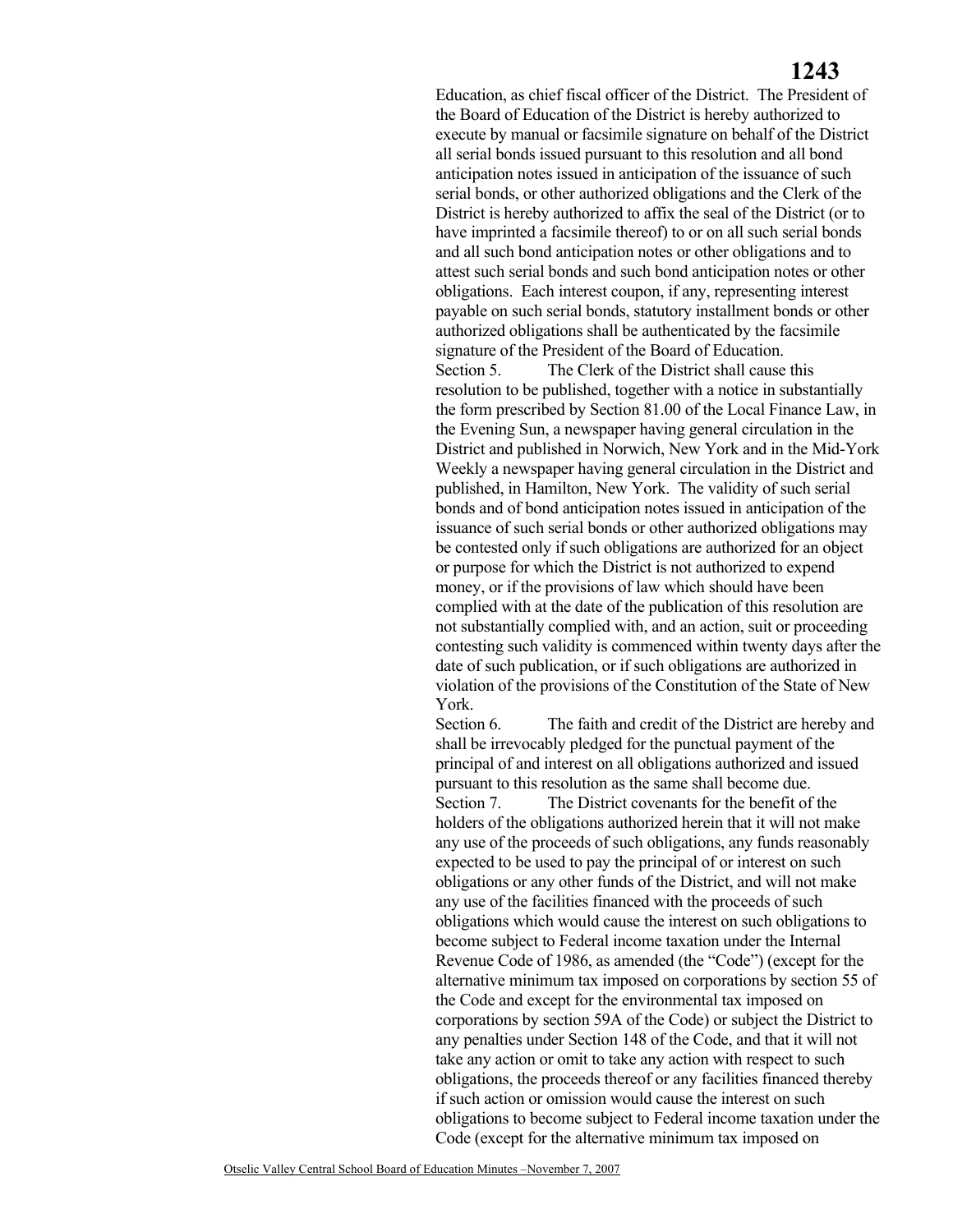## **1244** corporations by section 55 of the Code and except for the environmental tax imposed on corporations by section 59A of the Code) or subject the District to any penalties under section 148 of the Code. The foregoing covenants shall remain in full force and effect notwithstanding the defeasance of the bonds or any other provision hereof until the date which is 60 days after the final maturity date or earlier prior redemption date thereof. Section 8. This resolution shall take effect immediately upon its adoptions. Second by Mrs. Marshall. Motion carried, 4 - 0. Additional Salary Motion by Mrs. Marshall, upon the recommendation of the Superintendent of Schools, to approve the following resolution: RESOLVED, that the salary of Kevin Springer be modified such that he be paid ten dollars (\$10.00) per hour for substitute bus driver duties over and above his regular duties as Building and Grounds/Transportation Supervisor, retroactive to July 1, 2007. Second by Mrs. Fox. Motion carried,  $4 - 0$ . Contract with BCK **Architects** (FY'07/08 - # 30) Motion by Mrs. Fox, upon the recommendation of the Superintendent of Schools, to approve the contract with BCK Architects for the pre-referendum services in the amount of \$19,500.00. Second by Mr. Cruikshank. Motion carried, 4 - 0. Senior Citizen's Exemption Motion by Mrs. Marshall, upon the recommendation of the Superintendent of Schools, to approve the senior citizen's exemption for 2008-2009, using the sliding scale of \$9,200.00 – \$14,900.00. Second by Mrs. Fox. Motion carried, 4 - 0. PUBLIC COMMENT • Mrs. Marshall thanked Mr. Thomas and staff for saving paper by printing the agenda two-sided. • A question was asked about a possible date for a referendum. It will most likely be the end of March or early April. • Mrs. Plummer thanked Mr. Foor-Pessin for his part in the Fall play. • Mr. Cruikshank congratulated the boys varsity soccer team for their post-season wins. Executive Session Motion by Mr. Brown to enter executive session at 9:12 PM for

the purpose of a student issue, second by Mrs. Marshall.